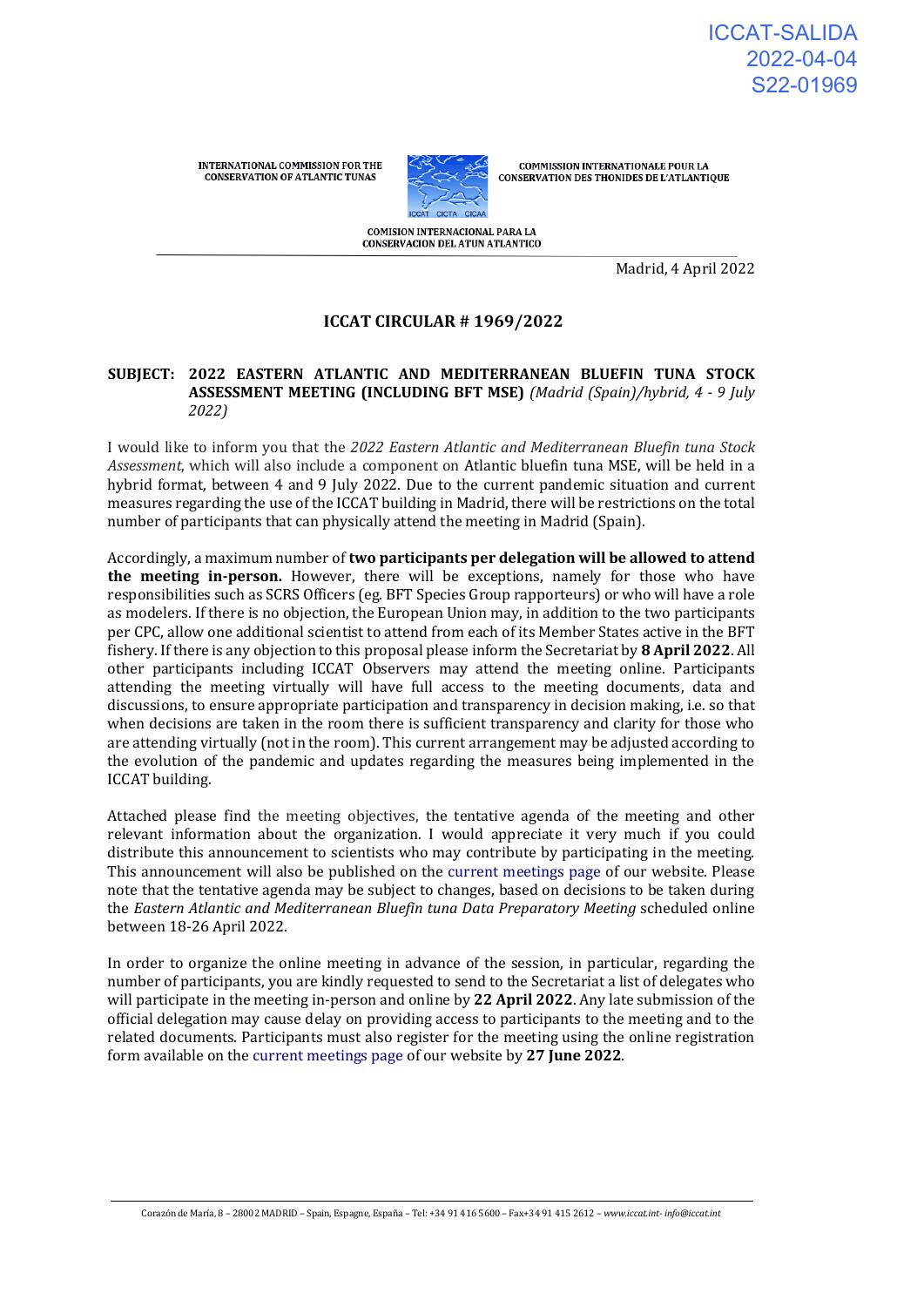**INTERNATIONAL COMMISSION FOR THE CONSERVATION OF ATLANTIC TUNAS** 



 $\begin{array}{c} \textbf{COMMISSION INTERNATIONALE POUR LA}\\ \textbf{CONSERVATION DES THONIDES DE L'ATLANTIQUE} \end{array}$ 

COMISION INTERNACIONAL PARA LA CONSERVACION DEL ATUN ATLANTICO

Please receive the assurances of my highest consideration.

*Executive Secretary*



Camille Jean Pierre Manel

#### **DISTRIBUTION:**

### **− Commission Officers:**

- First Vice Chair: Z. Driouich PWG Chair: N. Ansell Second Vice Chair: Chairs Panels 1-4 SCRS Chair: G. Melvin SCRS Vice Chair H. Arrizabalaga
	-

Commission Chair: E. Penas Lado COC Chair: D. Campbell

R. Chong STACFAD Chair: D. Warner-Kramer

**− Head delegates/Head Scientists**

- **− Cooperating Parties, Entities or Fishing Entities**
- **− Obervers**

**Attachment:** Tentative Agenda and information for participants.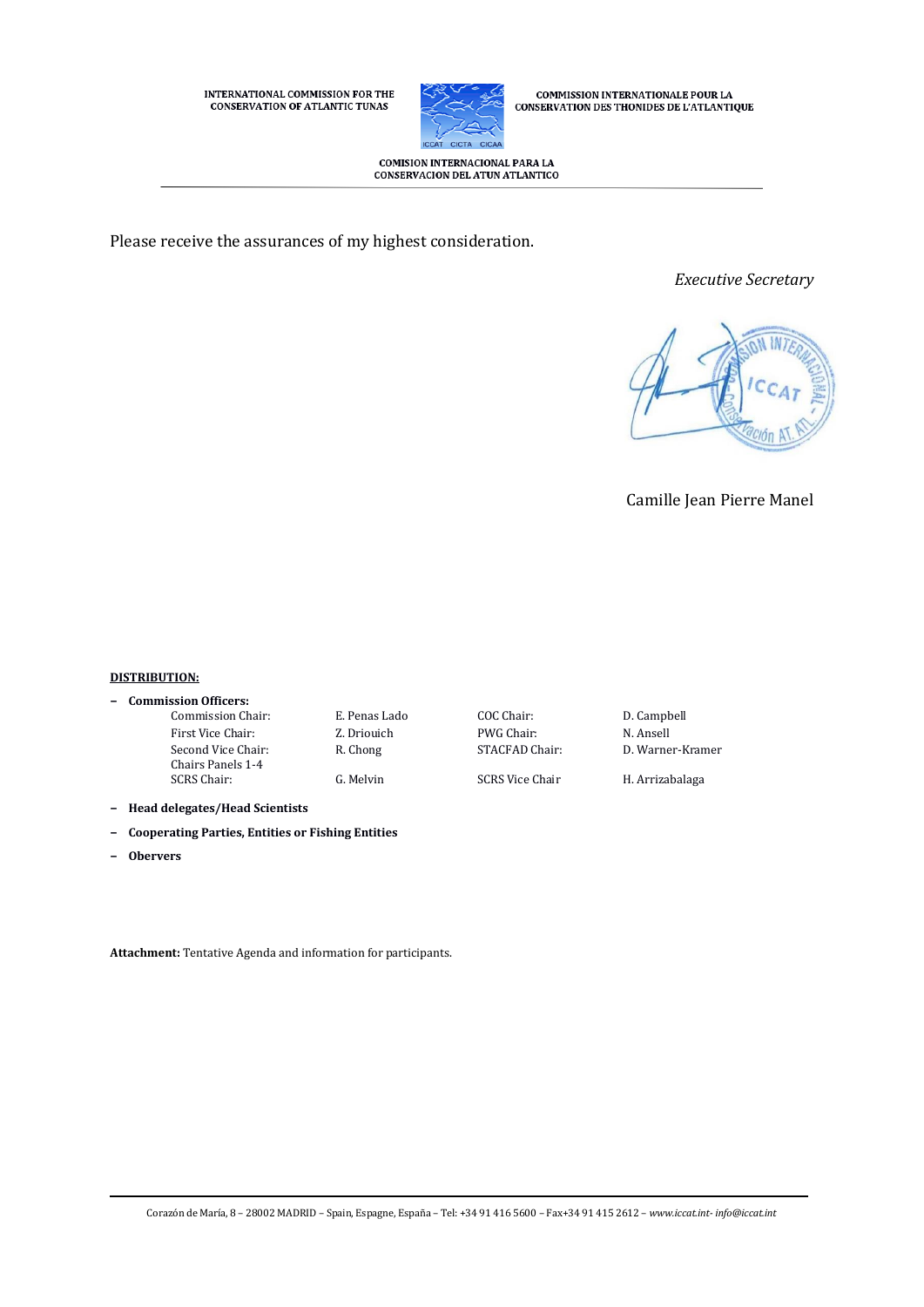**INTERNATIONAL COMMISSION FOR THE CONSERVATION OF ATLANTIC TUNAS** 



**COMMISSION INTERNATIONALE POUR LA CONSERVATION DES THONIDES DE L'ATLANTIQUE** 

COMISION INTERNACIONAL PARA LA **CONSERVACION DEL ATUN ATLANTICO** 

#### **2022 EASTERN ATLANTIC AND MEDITERRANEAN BLUEFIN TUNA STOCK ASSESSMENT MEETING (INCLUDING BFT MSE)**

*(Madrid (Spain)/hybrid, 4 - 9 July 2022)*

### **Objectives**

In 2020 the Commission decided that the SCRS should assess in 2021 the stock status of the Eastern Atlantic and Mediterranean Bluefin tuna (E-BFT) and provide management advice for this stock. Accordingly, the main objective of the meeting will be the review of the assessment diagnostics, results and projections. Secondly, the draft executive summary should be started, including discussions regarding draft management advice.

The meeting will likely need to address some topics related to the MSE. This will occur on Wednesday, 6 July from 12:00-16:30 CEST. This will allow remote participants to follow the MSE work at the usual online meeting hours and allow assessment modelers to run additional runs, if necessary.

Further details on the preparatory work for this meeting will be discussed during the *Eastern Atlantic and Mediterranean Bluefin tuna Data Preparatory Meeting* scheduled online between 18- 26 April 2022.

Accordingly, the tentative agenda provided below may be subject to changes, which would be made available after the conclusion the E-BFT data preparatory meeting.

Only papers directly relevant to the above-mentioned objectives will be scheduled for presentation and discussion. Other scientific papers may be accepted but will be presented at the end of the meeting, if time allows. Therefore, for the time being, there is no guarantee that there will be time to present them. A detailed meeting report will be produced, which shall include a draft of the E-BFT executive summary (including figures and tables).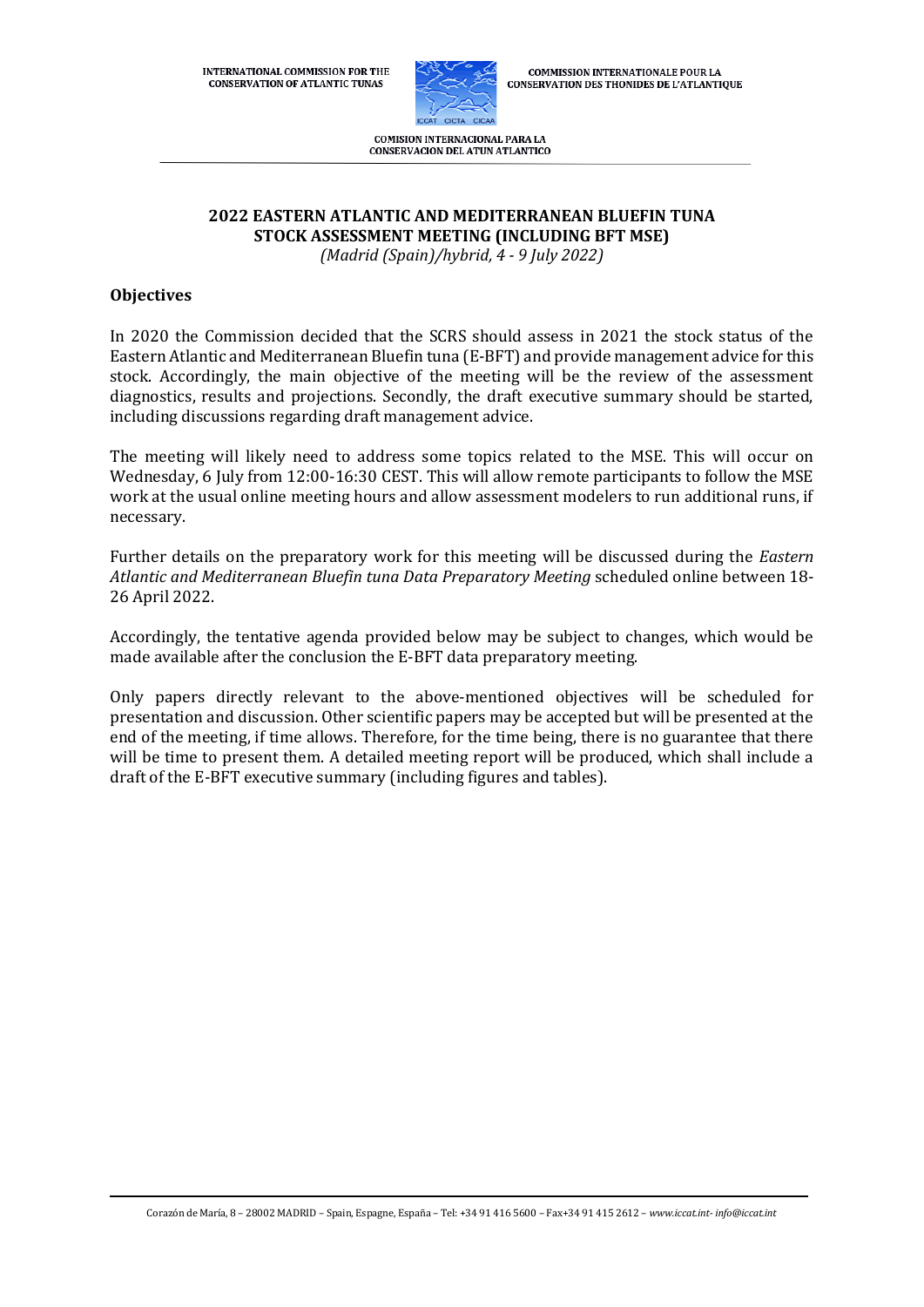

**COMMISSION INTERNATIONALE POUR LA** CONSERVATION DES THONIDES DE L'ATLANTIQUE

**COMISION INTERNACIONAL PARA LA** CONSERVACION DEL ATUN ATLANTICO

# **Tentative Agenda**

- 1. Opening, adoption of agenda and meeting arrangements and assignment of rapporteurs
- 2. Model diagnostics
	- 2.1 VPA
	- 2.2 Stock Synthesis
	- 2.3 Other models
- 3. Assessment results
	- 3.1 VPA
		- 3.1.1 Model fits
		- 3.1.2 Stock status
	- 3.2 Stock Synthesis
		- 3.2.1 Model fits
		- 3.2.2 Stock status
	- 3.3 Other models
- 4. Initial feedback from the independent review
- 5. Topics related to the Management Strategy Evaluation (Wednesday, 6 July 12:00-16:30 CEST)
- 6. Projections and management advice
- 7. Draft Executive Summary sections
- 8. Other matters
- 9. Adoption of the report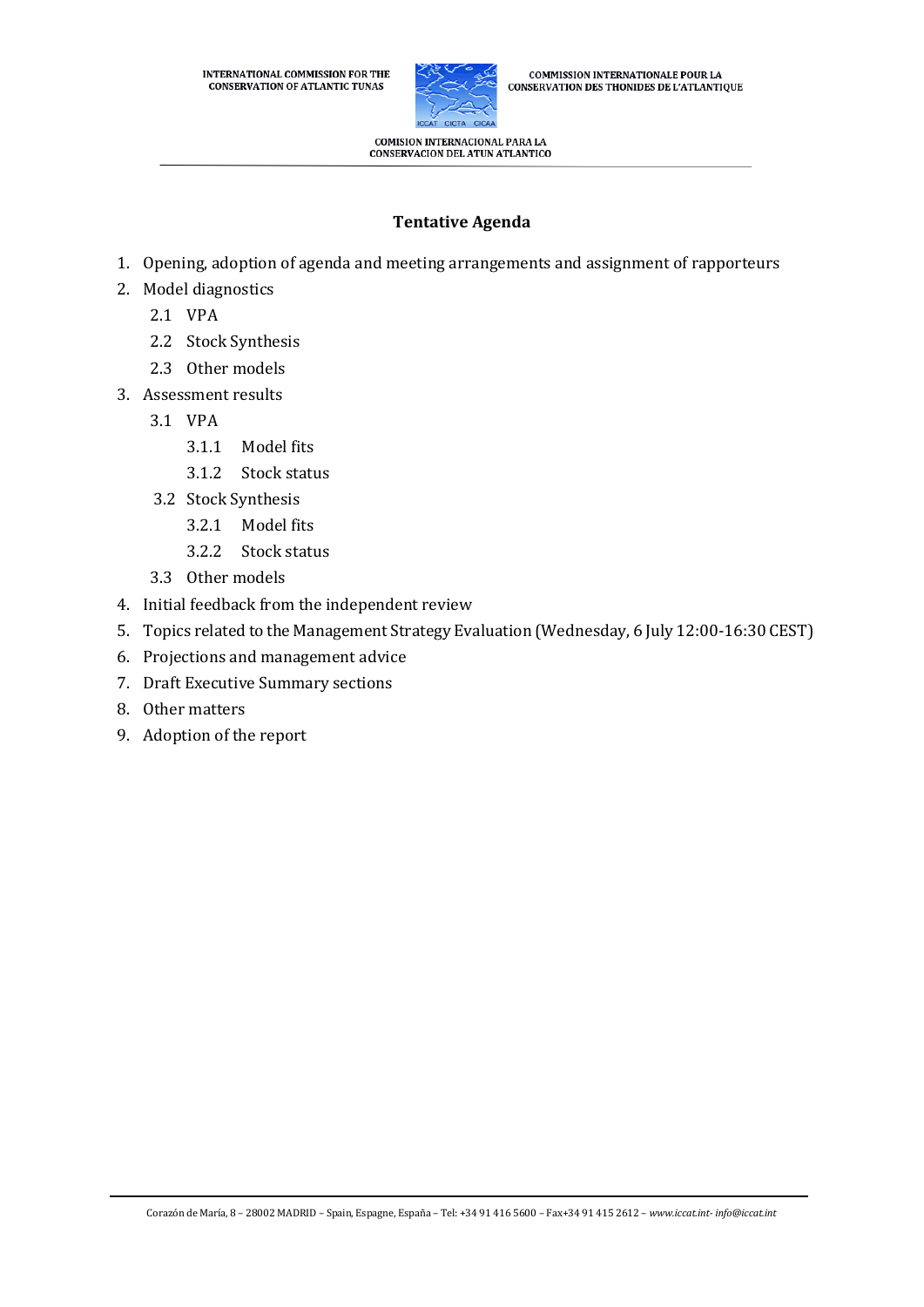

COMISION INTERNACIONAL PARA LA **CONSERVACION DEL ATUN ATLANTICO** 

# **Additional information for participants**

## **1. Date and venue**

The meetings will be held in Madrid, Spain)/hybrid from 4-9 July 2022 (Monday to Saturday) (registration starts at 08:30 am, on 4 July 2022). Meeting hours will be approximately **from 09:00 to 18:00 CEST (UTC +2).**

The meeting will be held at the ICCAT Secretariat: c/Corazón de María 8, Madrid, Spain.

# **2. Contact information**

Coordinator of Bluefin Tuna Species Group:

Dr. Gary Melvin (Gary.Melvin@dfo-mpo.gc.ca) St. Andrews Biological Station, Fisheries and Oceans Canada Department of Fisheries and Oceans 531 Brandy Cove Road, St. Andrews New Brunswick E5B 1B8, Canada

Co-Chairs of Bluefin Tuna Species Group:

Dr. Enrique Rodríguez-Marín (enrique.rmarin@ieo.es) Ministerio de Ciencia e Innovación Instituto Español de Oceanografía (IEO), C.O. de Santander Promontorio de San Martín s/n, 39004 Santander Cantabria, Spain Tel: +34 942 291 716

Dr. John Walter (john.f.walter@noaa.gov) NOAA Fisheries, Southeast Fisheries Center Sustainable Fisheries Division 75 Virginia Beach Drive, Miami Florida 33149, USA Tel: +1 305 365 4114, Fax: +1 305 361 4562

Secretariat contact: Dr. Ai Kimoto (ai.kimoto@iccat.int) International Commission for the Conservation of Atlantic Tunas (ICCAT) C/ Corazón de María 8, 6th floor, 28002 Madrid, Spain Tel: +34 91 416 5600; Fax: +34 91 415 2612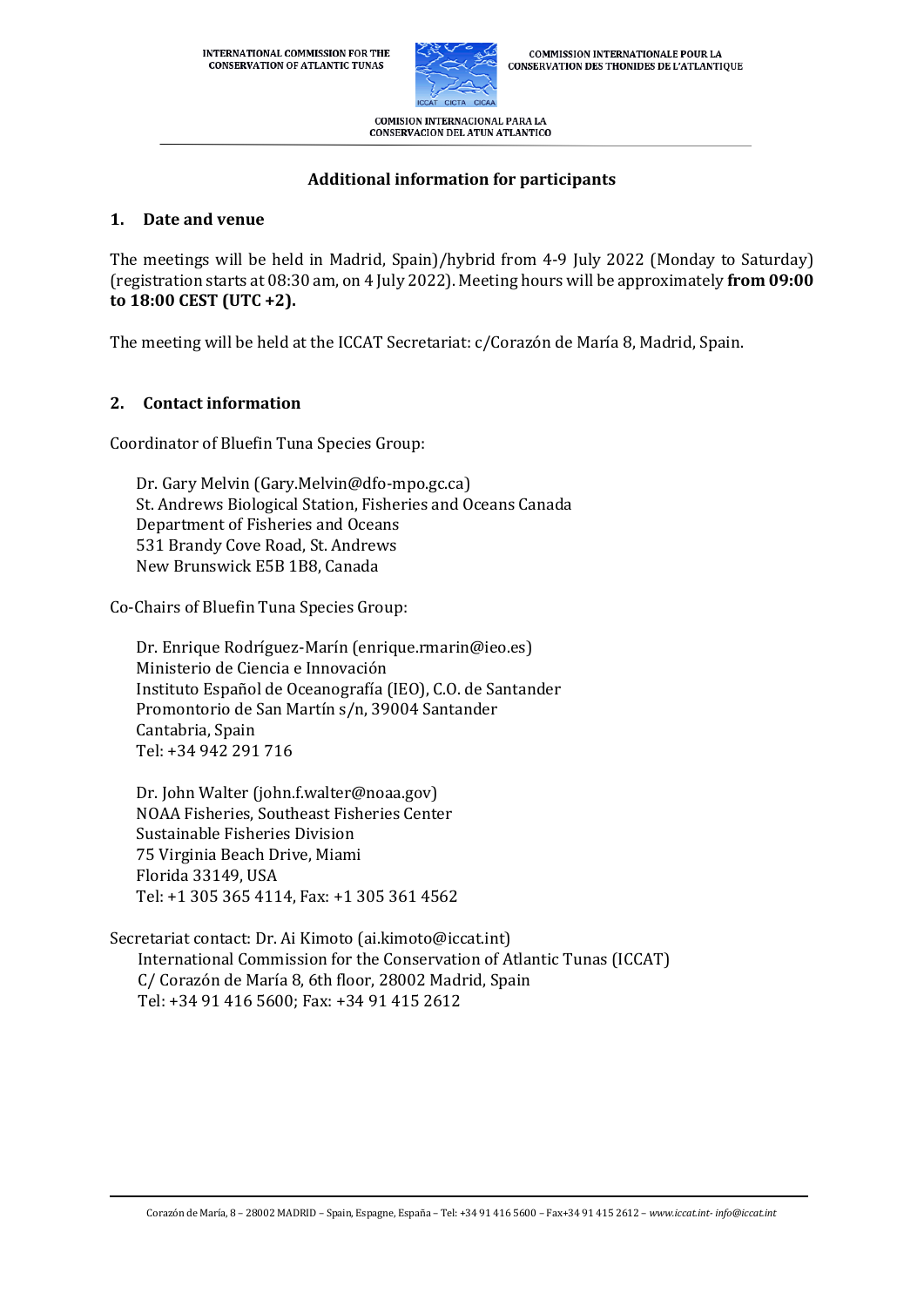

**CONSERVACION DEL ATUN ATLANTICO** 

### **3. Language**

The working language for the meeting will be English, as no simultaneous interpretation can be provided. Scientific documents can be written in English, French or Spanish.

### **4. Call for scientific papers and presentations**

Participants are encouraged to submit relevant scientific papers. In order to better organize the meetings, in 2014 the SCRS established deadlines for submitting documents, which were revised in 2015. These deadlines provide the rapporteurs with valuable information to better fit the meeting timetable as well as allow the Secretariat to make the documents available to participants in advance of the meeting. In 2015 and 2019 the SCRS "*proposed that a new deadline for the submission of SCRS documents and presentations should be implemented; these documents/presentations should be provided in their entirety at least one week before the meeting in which they are to be presented to facilitate their review by participating scientists prior to these meetings*". As such the full documents and presentations for this meeting should be provided to [info@iccat.int](mailto:info@iccat.int) or [ai.kimoto@iccat.int](mailto:ai.kimoto@iccat.int) by **27 June 2022**. Documents and presentations provided after the latter deadline will not be accepted unless previously authorized by the Chair. Authors are reminded to closely follow the *[Guidelines for Authors of Scientific Documents for the ICCAT SCRS](https://www.iccat.int/Documents/SCRS/Other/Guide_ColVol_ENG.pdf)  [and Collective Volume Series](https://www.iccat.int/Documents/SCRS/Other/Guide_ColVol_ENG.pdf)*. Furthermore, the original documents (text, tables, and figures) should be prepared in WORD or compatible software.

### **5. Funding**

Funding is available to cover travel and subsistence expenses for a scientist from each ICCAT developing Contracting Party who can provide information relevant to the meeting objectives.

According with the *[Rules of Procedure for the Administration of the Special Meeting Participation](https://www.iccat.int/Documents/Recs/compendiopdf-e/2020-10-e.pdf)  [Fund](https://www.iccat.int/Documents/Recs/compendiopdf-e/2020-10-e.pdf)* (Rec. 20-10), MPF applicants shall send the duly completed form 75 days in advance of the start of the meeting, i.e. **20 April 2022**. Requests for financial assistance cannot be accepted after that date.

#### **6. Registration**

Participants are kindly requested to register for the meeting by **27 June 2022** at the latest. Early registration is essential for the Secretariat to ensure the setting up of the online platform. **Online registration** must be completed through the ICCAT [current meetings page](https://www.iccat.int/en/Meetings.html) or [Registration form.](https://www.iccat.int/en/formmeet.html) All delegates from CPCs wishing to attend the meeting must notify in advance their Head Delegate or Head Scientist to ensure that they are included in the official list that must be sent to the Secretariat by **22 April 2022**.